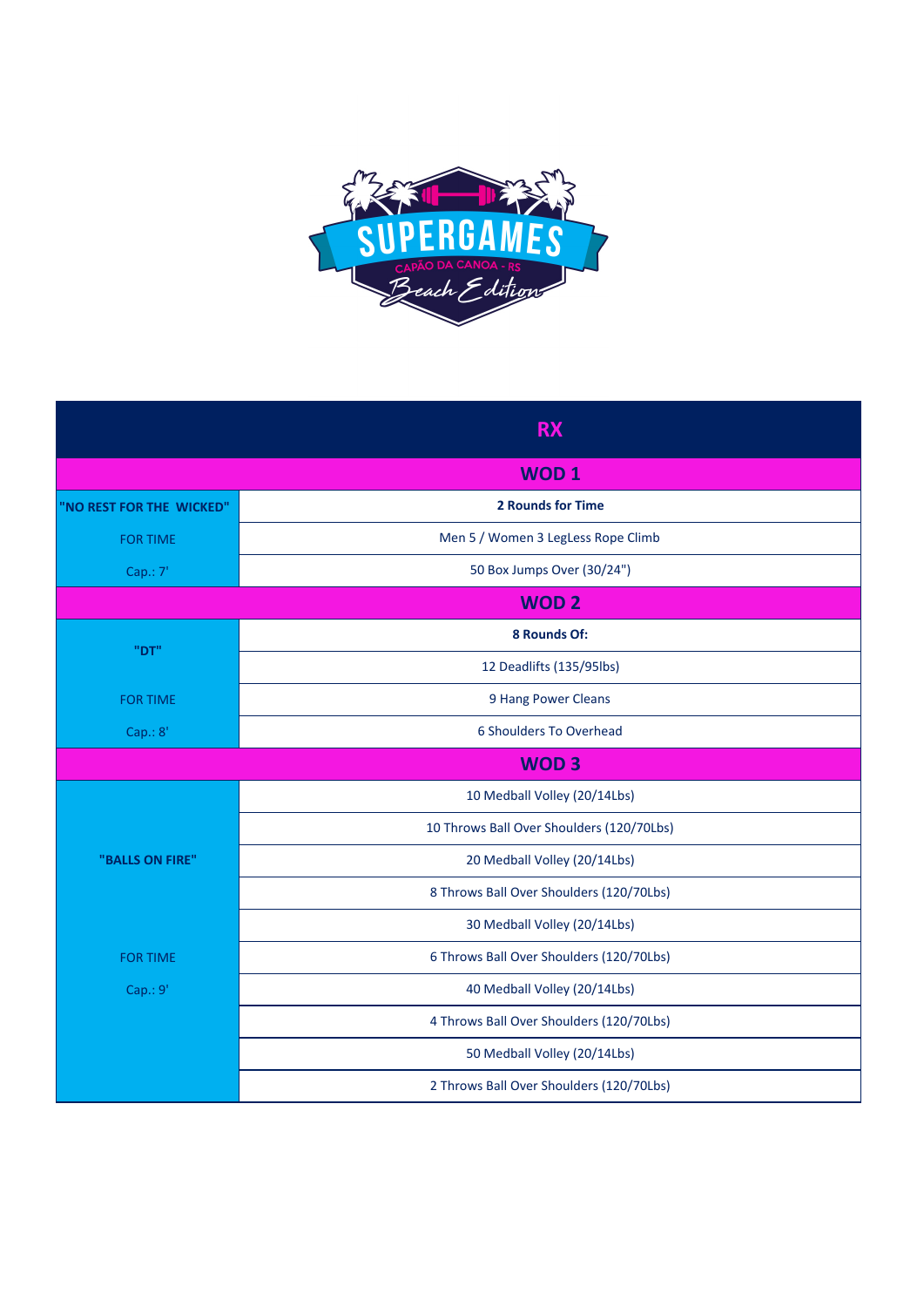|                          | <b>SCALE</b>                             |  |
|--------------------------|------------------------------------------|--|
|                          | <b>WOD1</b>                              |  |
| "NO REST FOR THE WICKED" | <b>2 Rounds for Time</b>                 |  |
| <b>FOR TIME</b>          | Men 6 / Women 4 Rope Climbs              |  |
| Cap.: 7'                 | 40 Box Jumps Over (24/20")               |  |
| <b>WOD2</b>              |                                          |  |
| "DT"                     | 8 Rounds Of:                             |  |
|                          | 12 Deadlifts (95/55lbs)                  |  |
| <b>FOR TIME</b>          | 9 Hang Power Cleans                      |  |
| Cap.: 8'                 | 6 Shoulders To Overhead                  |  |
|                          | <b>WOD3</b>                              |  |
| "BALLS ON FIRE"          | 10 Medball Volley (14/10Lbs)             |  |
|                          | 5 Throws Ball Over Shoulders (120/70Lbs) |  |
|                          | 20 Medball Volley (14/10Lbs)             |  |
|                          | 4 Throws Ball Over Shoulders (120/70Lbs) |  |
|                          | 30 Medball Volley (14/10Lbs)             |  |
| <b>FOR TIME</b>          | 3 Throws Ball Over Shoulders (120/70Lbs) |  |
| Cap.: 9'                 | 40 Medball Volley (14/10Lbs)             |  |
|                          | 2 Throws Ball Over Shoulders (120/70Lbs) |  |
|                          | 50 Medball Volley (14/10Lbs)             |  |
|                          | 1 Throws Ball Over Shoulders (120/70Lbs) |  |